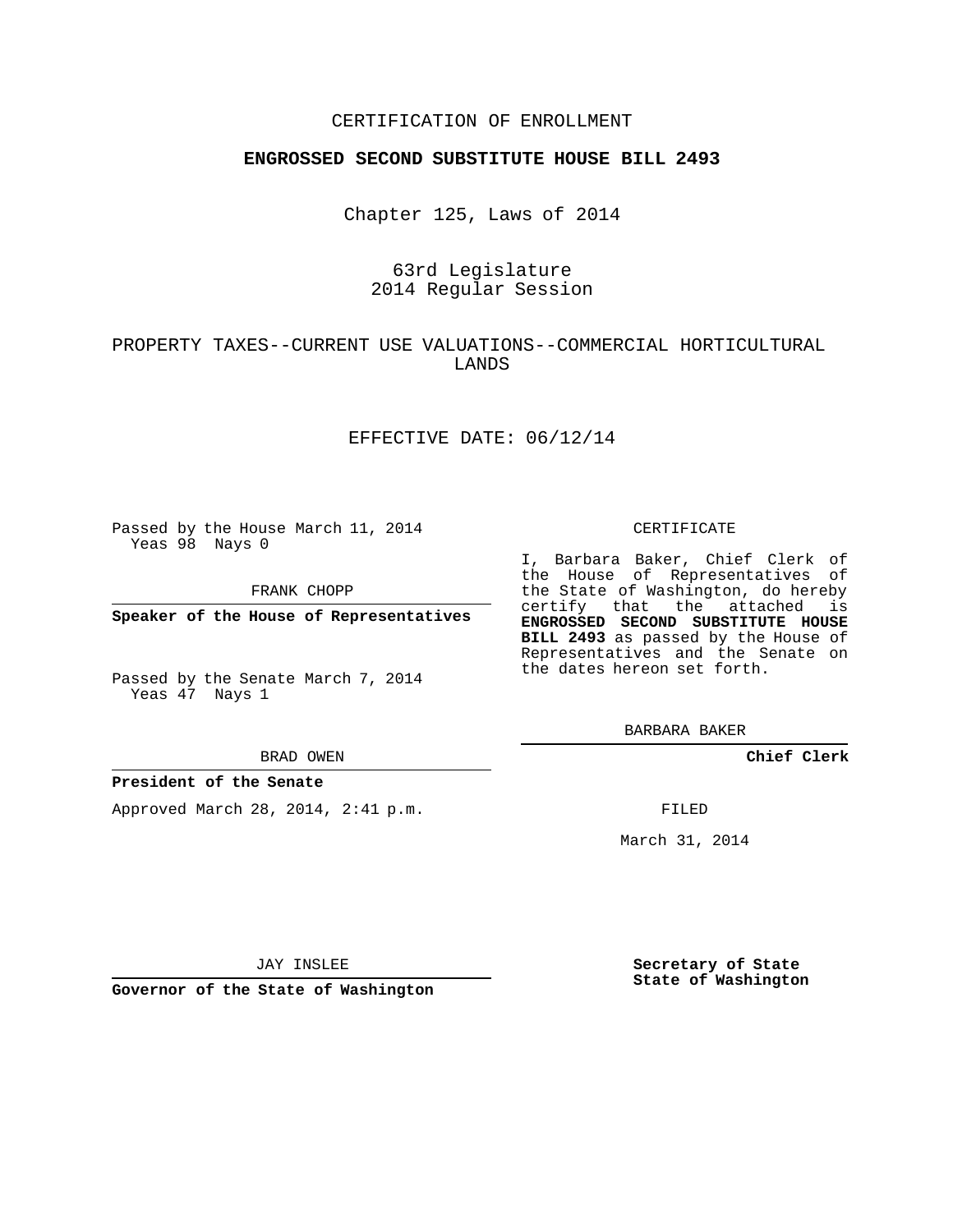# **ENGROSSED SECOND SUBSTITUTE HOUSE BILL 2493** \_\_\_\_\_\_\_\_\_\_\_\_\_\_\_\_\_\_\_\_\_\_\_\_\_\_\_\_\_\_\_\_\_\_\_\_\_\_\_\_\_\_\_\_\_

\_\_\_\_\_\_\_\_\_\_\_\_\_\_\_\_\_\_\_\_\_\_\_\_\_\_\_\_\_\_\_\_\_\_\_\_\_\_\_\_\_\_\_\_\_

AS AMENDED BY THE SENATE

Passed Legislature - 2014 Regular Session

## **State of Washington 63rd Legislature 2014 Regular Session**

**By** House Finance (originally sponsored by Representatives Wilcox, Tharinger, Buys, Lytton, Vick, Orcutt, Reykdal, Springer, and Haigh)

READ FIRST TIME 02/11/14.

 1 AN ACT Relating to current use valuation for land primarily used 2 for commercial horticultural purposes; amending RCW 84.34.020; and 3 creating new sections.

4 BE IT ENACTED BY THE LEGISLATURE OF THE STATE OF WASHINGTON:

 NEW SECTION. **Sec. 1.** The legislature intends to clarify and update the description of farm and agricultural land as it is used under the property tax open space program. Modern technology and water quality and labor regulations have all caused nurseries to increasingly grow plants in containers rather than in the ground. Growing plants in containers preserves topsoil, allows more plants to be grown per acre, allows soil and nutrients to be customized for each type of plant, allows more efficient use of water and fertilizer, allows year round harvest and sales, and reduces labor cost and injuries.

14 **Sec. 2.** RCW 84.34.020 and 2011 c 101 s 1 are each amended to read 15 as follows: 16 ((As used in this chapter, unless a different meaning is required

17 by the context:)) The definitions in this section apply throughout this 18 chapter unless the context clearly requires otherwise.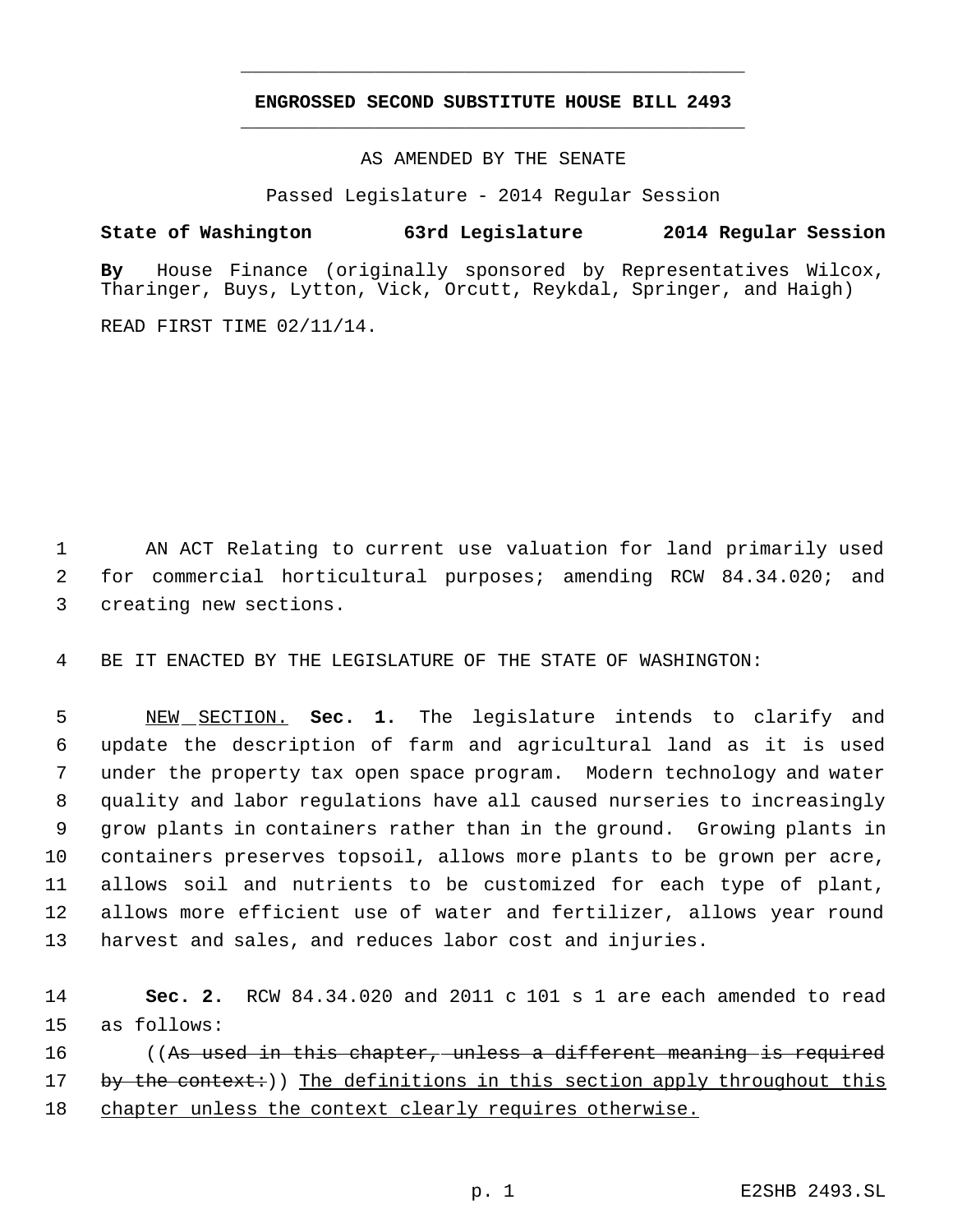(1) "Open space land" means (a) any land area so designated by an official comprehensive land use plan adopted by any city or county and zoned accordingly, or (b) any land area, the preservation of which in its present use would (i) conserve and enhance natural or scenic resources, or (ii) protect streams or water supply, or (iii) promote conservation of soils, wetlands, beaches or tidal marshes, or (iv) enhance the value to the public of abutting or neighboring parks, forests, wildlife preserves, nature reservations or sanctuaries or other open space, or (v) enhance recreation opportunities, or (vi) preserve historic sites, or (vii) preserve visual quality along highway, road, and street corridors or scenic vistas, or (viii) retain in its natural state tracts of land not less than one acre situated in an urban area and open to public use on such conditions as may be reasonably required by the legislative body granting the open space classification, or (c) any land meeting the definition of farm and agricultural conservation land under subsection (8) of this section. As a condition of granting open space classification, the legislative body may not require public access on land classified under (b)(iii) of this subsection for the purpose of promoting conservation of wetlands.

(2) "Farm and agricultural land" means:

 (a) Any parcel of land that is twenty or more acres or multiple parcels of land that are contiguous and total twenty or more acres:

 (i) Devoted primarily to the production of livestock or agricultural commodities for commercial purposes;

 (ii) Enrolled in the federal conservation reserve program or its successor administered by the United States department of agriculture; or

 (iii) Other similar commercial activities as may be established by rule;

 (b)(i) Any parcel of land that is five acres or more but less than twenty acres devoted primarily to agricultural uses, which has produced a gross income from agricultural uses equivalent to, as of January 1, 1993:

 (A) One hundred dollars or more per acre per year for three of the five calendar years preceding the date of application for classification under this chapter for all parcels of land that are classified under this subsection or all parcels of land for which an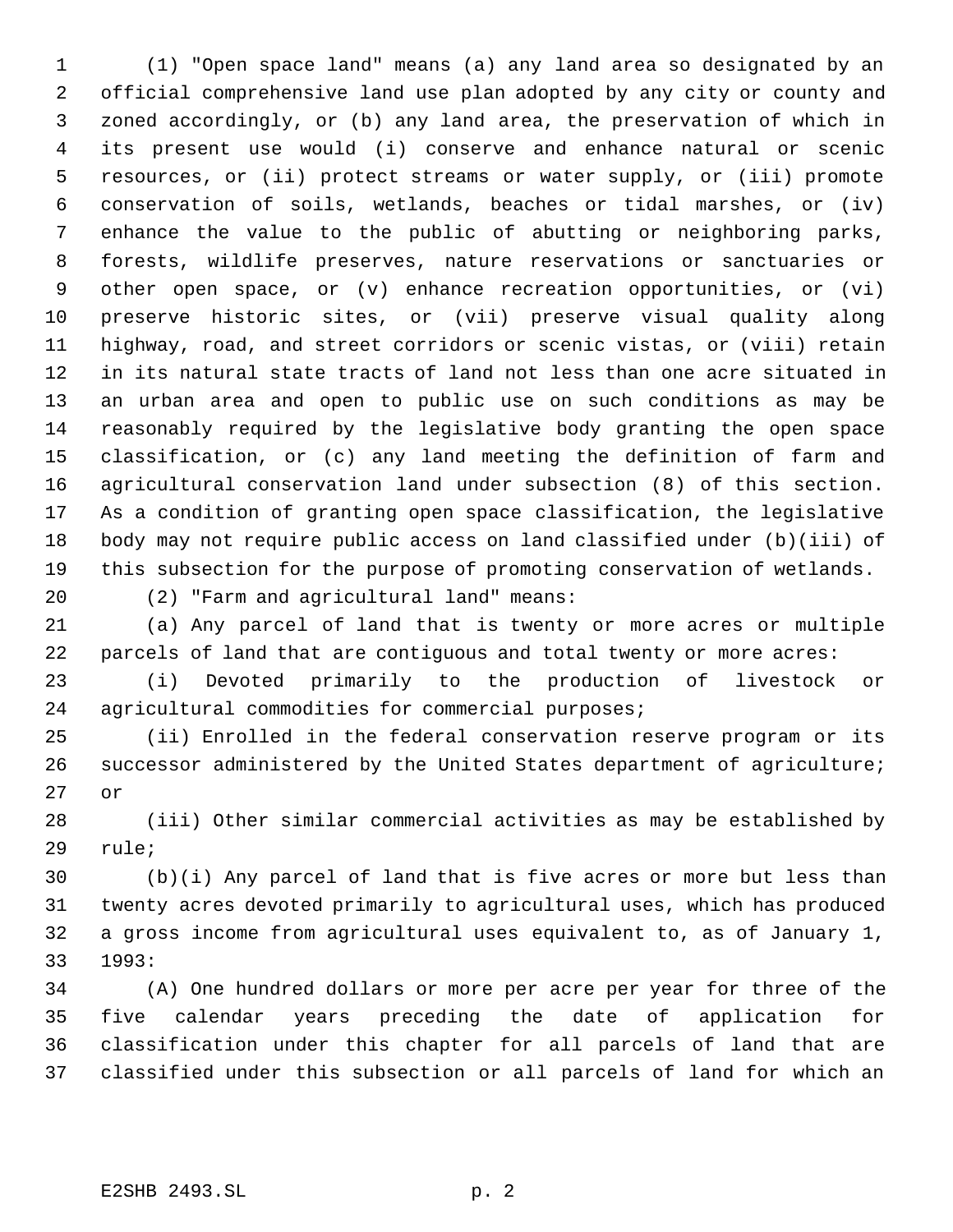application for classification under this subsection is made with the granting authority prior to January 1, 1993; and

 (B) On or after January 1, 1993, two hundred dollars or more per acre per year for three of the five calendar years preceding the date of application for classification under this chapter;

 (ii) For the purposes of (b)(i) of this subsection, "gross income from agricultural uses" includes, but is not limited to, the wholesale value of agricultural products donated to nonprofit food banks or feeding programs;

 (c) Any parcel of land of less than five acres devoted primarily to agricultural uses which has produced a gross income as of January 1, 1993, of:

 (i) One thousand dollars or more per year for three of the five calendar years preceding the date of application for classification under this chapter for all parcels of land that are classified under this subsection or all parcels of land for which an application for classification under this subsection is made with the granting 18 authority prior to January 1, 1993; and

 (ii) On or after January 1, 1993, fifteen hundred dollars or more per year for three of the five calendar years preceding the date of application for classification under this chapter. Parcels of land 22 described in  $(b)(i)(A)$  and  $(c)(i)$  of this subsection will, upon any transfer of the property excluding a transfer to a surviving spouse or surviving state registered domestic partner, be subject to the limits 25 of  $(b)(i)(B)$  and  $(c)(ii)$  of this subsection;

 (d) Any parcel of land that is five acres or more but less than twenty acres devoted primarily to agricultural uses, which meet one of the following criteria:

 (i) Has produced a gross income from agricultural uses equivalent to two hundred dollars or more per acre per year for three of the five calendar years preceding the date of application for classification under this chapter;

 (ii) Has standing crops with an expectation of harvest within seven years, except as provided in (d)(iii) of this subsection, and a demonstrable investment in the production of those crops equivalent to one hundred dollars or more per acre in the current or previous calendar year. For the purposes of this subsection (2)(d)(ii), "standing crop" means Christmas trees, vineyards, fruit trees, or other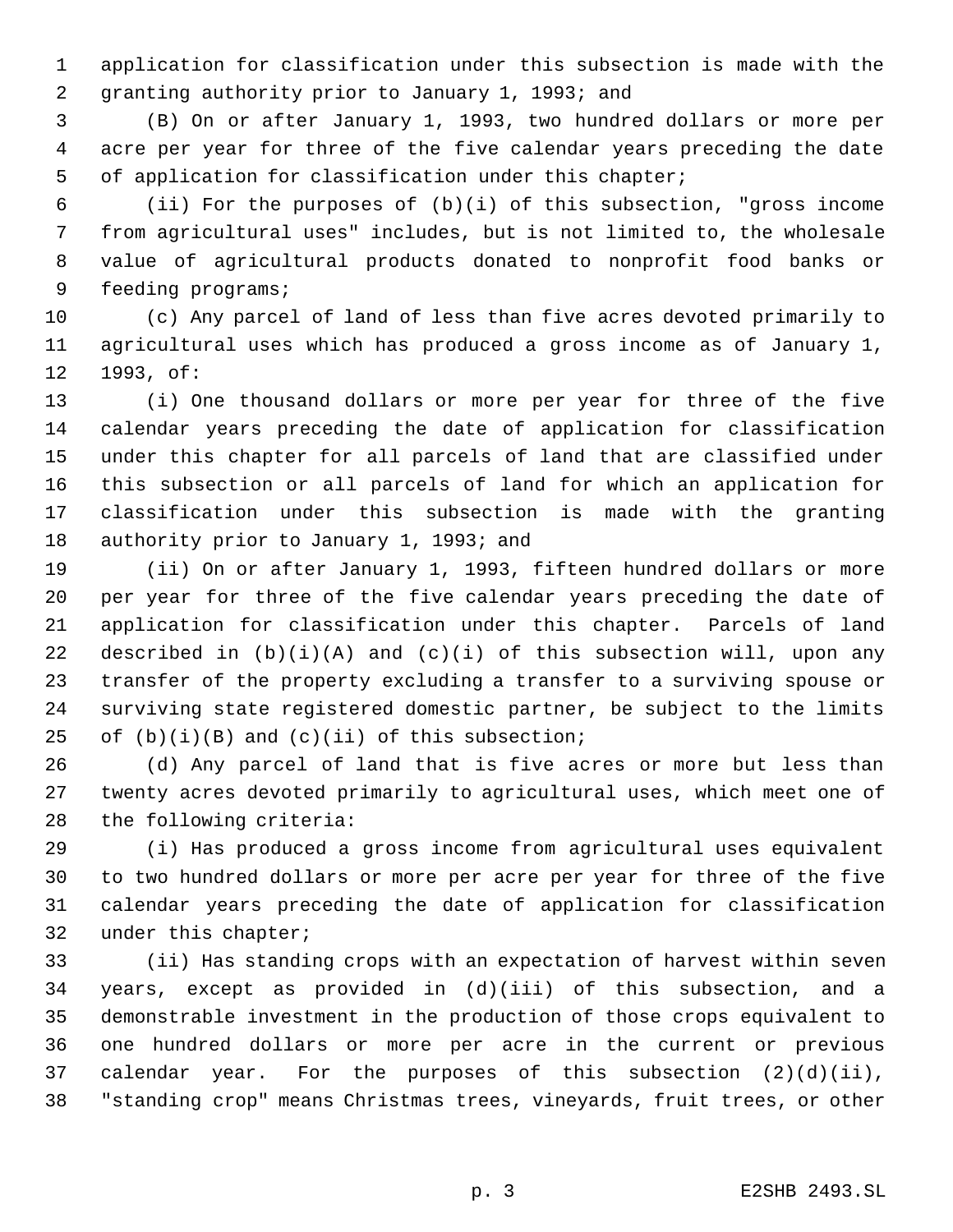perennial crops that: (A) Are planted using agricultural methods normally used in the commercial production of that particular crop; and (B) typically do not produce harvestable quantities in the initial years after planting; or

 (iii) Has a standing crop of short rotation hardwoods with an expectation of harvest within fifteen years and a demonstrable investment in the production of those crops equivalent to one hundred 8 dollars or more per acre in the current or previous calendar year;

 (e) Any lands including incidental uses as are compatible with agricultural purposes, including wetlands preservation, provided such incidental use does not exceed twenty percent of the classified land and the land on which appurtenances necessary to the production, preparation, or sale of the agricultural products exist in conjunction with the lands producing such products. Agricultural lands also include any parcel of land of one to five acres, which is not contiguous, but which otherwise constitutes an integral part of farming operations being conducted on land qualifying under this section as "farm and agricultural lands";

 (f) The land on which housing for employees and the principal place of residence of the farm operator or owner of land classified pursuant to (a) of this subsection is sited if: The housing or residence is on or contiguous to the classified parcel; and the use of the housing or the residence is integral to the use of the classified land for 24 agricultural purposes; ((or))

 (g) Any land that is used primarily for equestrian related activities for which a charge is made, including, but not limited to, stabling, training, riding, clinics, schooling, shows, or grazing for feed and that otherwise meet the requirements of (a), (b), or (c) of this subsection; or

 (h) Any land primarily used for commercial horticultural purposes, including growing seedlings, trees, shrubs, vines, fruits, vegetables, 32 flowers, herbs, and other plants in containers, whether under a structure or not, subject to the following:

 (i) The land is not primarily used for the storage, care, or 35 selling of plants purchased from other growers for retail sale;

 (ii) If the land is less than five acres and used primarily to grow 37 plants in containers, such land does not qualify as "farm and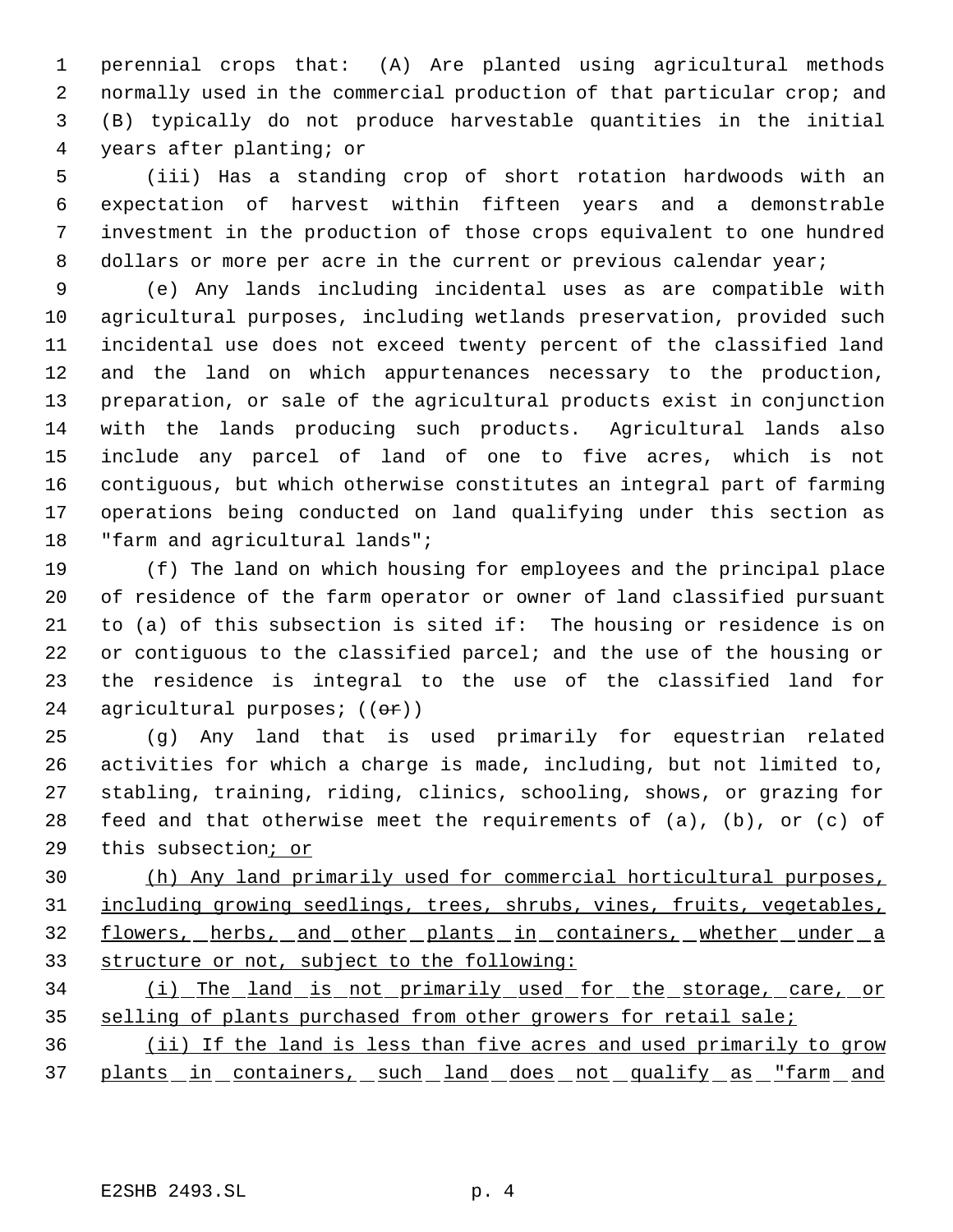agricultural land" if more than twenty-five percent of the land used 2 primarily to grow plants in containers is open to the general public for on-site retail sales;

 (iii) If more than twenty percent of the land used for growing plants in containers qualifying under this subsection (2)(h) is covered by pavement, none of the paved area is eligible for classification as "farm and agricultural land" under this subsection (2)(h). The eligibility limitations described in this subsection (2)(h)(iii) do not 9 affect the land's eligibility to qualify under (e) of this subsection; and

11 (iv) If the land classified under this subsection (2)(h), in 12 addition to any contiguous land classified under this subsection, is 13 less than twenty acres, it must meet the applicable income or investment requirements in (b), (c), or (d) of this subsection.

 (3) "Timber land" means any parcel of land that is five or more acres or multiple parcels of land that are contiguous and total five or more acres which is or are devoted primarily to the growth and harvest of timber for commercial purposes. Timber land means the land only and does not include a residential homesite. The term includes land used for incidental uses that are compatible with the growing and harvesting of timber but no more than ten percent of the land may be used for such incidental uses. It also includes the land on which appurtenances necessary for the production, preparation, or sale of the timber products exist in conjunction with land producing these products.

 (4) "Current" or "currently" means as of the date on which property is to be listed and valued by the assessor.

 (5) "Owner" means the party or parties having the fee interest in land, except that where land is subject to real estate contract "owner" means the contract vendee.

 (6)(a) "Contiguous" means land adjoining and touching other property held by the same ownership. Land divided by a public road, but otherwise an integral part of a farming operation, is considered contiguous.

(b) For purposes of this subsection (6):

 (i) "Same ownership" means owned by the same person or persons, except that parcels owned by different persons are deemed held by the same ownership if the parcels are:

(A) Managed as part of a single operation; and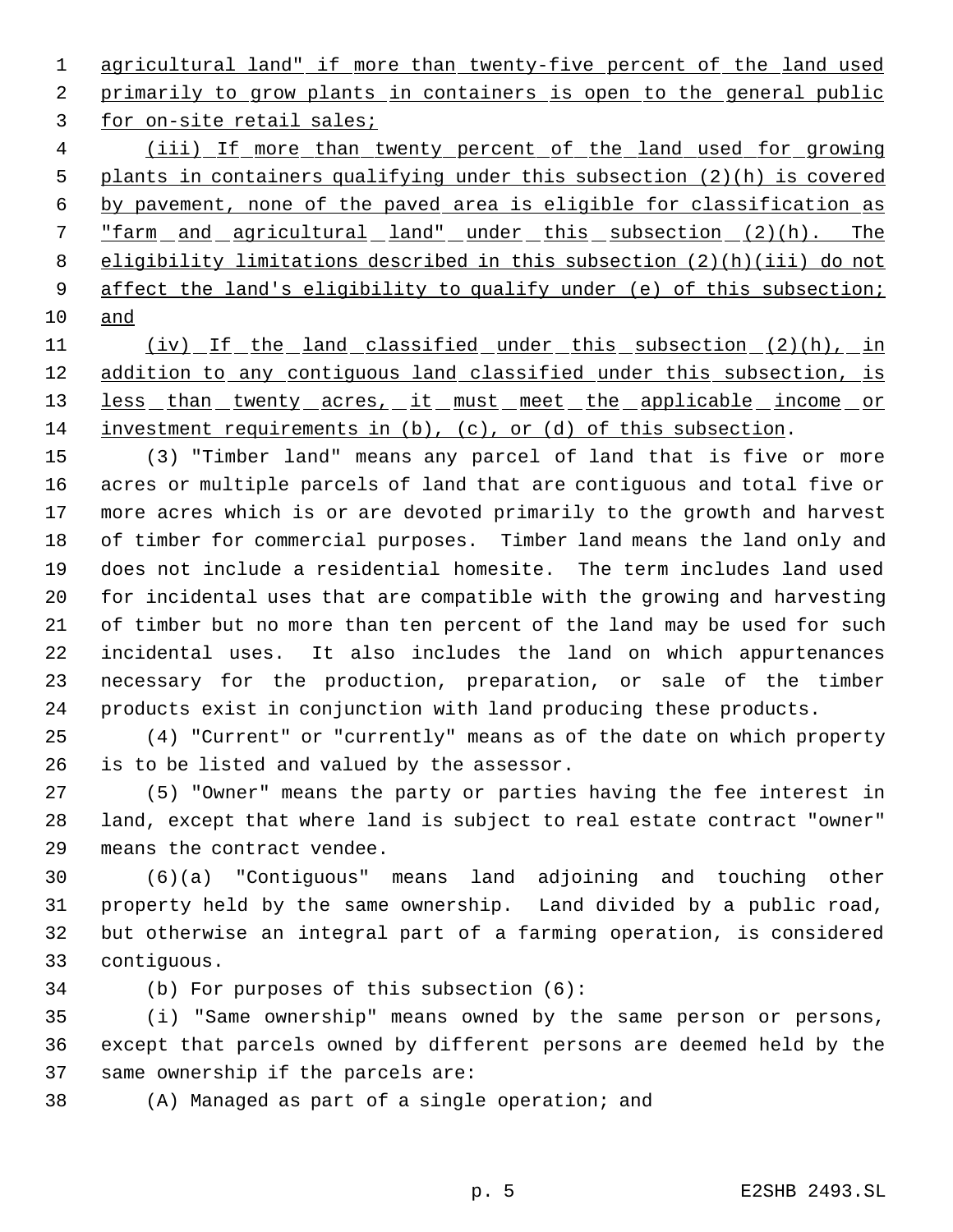- (B) Owned by:
- 2 (I) Members of the same family;

 (II) Legal entities that are wholly owned by members of the same family; or

 (III) An individual who owns at least one of the parcels and a legal entity or entities that own the other parcel or parcels if the entity or entities are wholly owned by that individual, members of his or her family, or that individual and members of his or her family.

(ii) "Family" includes only:

 (A) An individual and his or her spouse or domestic partner, child, stepchild, adopted child, grandchild, parent, stepparent, grandparent, cousin, or sibling;

 (B) The spouse or domestic partner of an individual's child, stepchild, adopted child, grandchild, parent, stepparent, grandparent, cousin, or sibling;

 (C) A child, stepchild, adopted child, grandchild, parent, stepparent, grandparent, cousin, or sibling of the individual's spouse 18 or the individual's domestic partner; and

 (D) The spouse or domestic partner of any individual described in 20  $(b)(ii)(C)$  of this subsection  $(6)$ .

 (7) "Granting authority" means the appropriate agency or official who acts on an application for classification of land pursuant to this chapter.

(8) "Farm and agricultural conservation land" means either:

 (a) Land that was previously classified under subsection (2) of this section, that no longer meets the criteria of subsection (2) of this section, and that is reclassified under subsection (1) of this section; or

 (b) Land that is traditional farmland that is not classified under chapter 84.33 or 84.34 RCW, that has not been irrevocably devoted to a use inconsistent with agricultural uses, and that has a high potential for returning to commercial agriculture.

 NEW SECTION. **Sec. 3.** The amendments to RCW 84.34.020, as provided in section 2 of this act, are intended to clarify an ambiguity in an existing tax preference, and are therefore exempt from the requirements